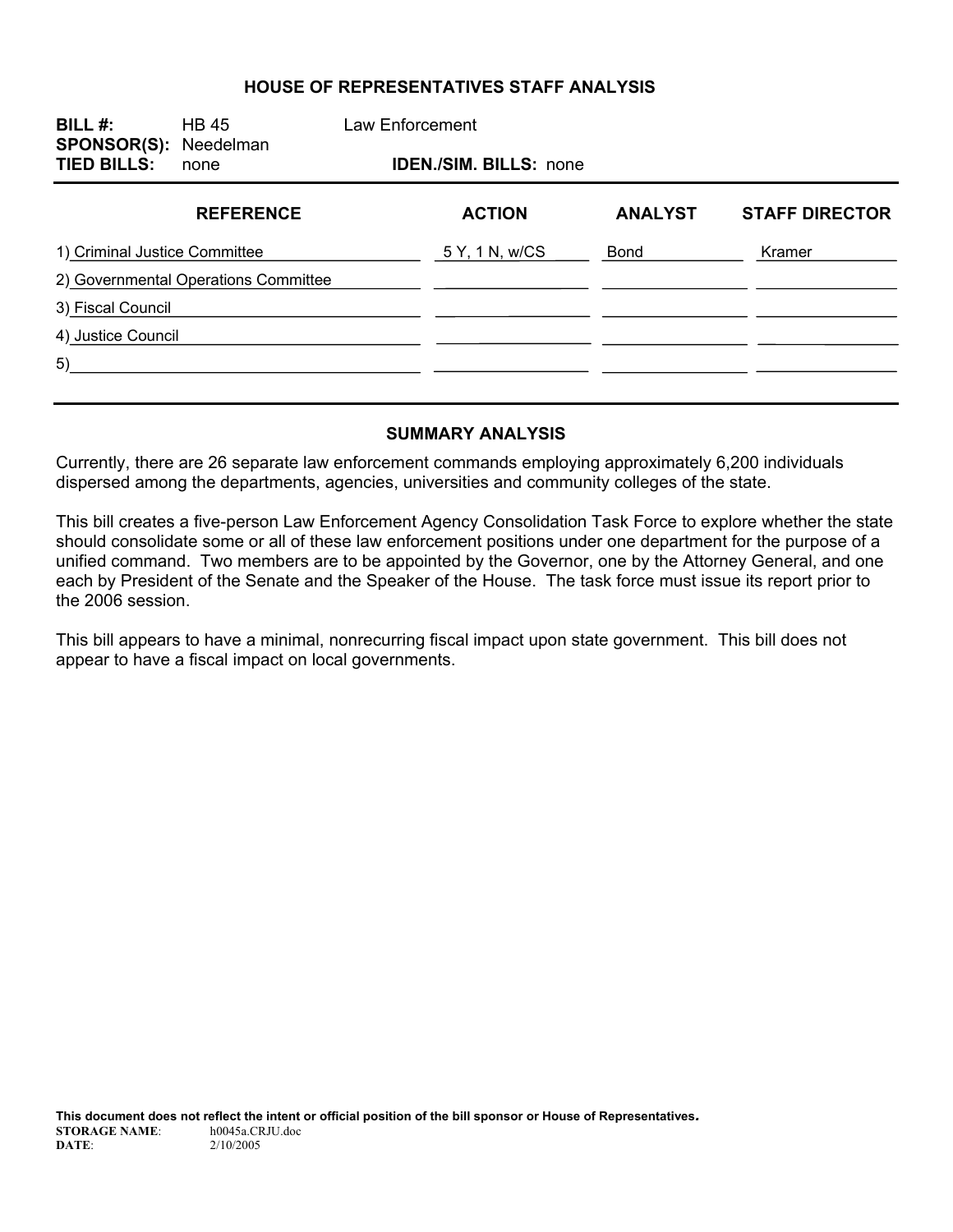## **FULL ANALYSIS**

# **I. SUBSTANTIVE ANALYSIS**

## A. HOUSE PRINCIPLES ANALYSIS:

Provide limited government - This bill may increase the size of government as it creates a task force, although the apparent purpose of the task force is to examine decreasing the size of state government.

### B. EFFECT OF PROPOSED CHANGES:

### **Background**

Currently, state law enforcement responsibilities and law enforcement positions are dispersed among the departments, agencies, universities, and community colleges of the state. State agencies with law enforcement units are as follows: $1$ 

| <b>Agency</b>                                                      | Sworn<br><b>Employees</b> | <b>Non-Sworn</b><br><b>Employees</b> | Law<br><b>Enforcement</b><br><b>Managers</b> | <b>Other</b><br><b>Employees</b> |
|--------------------------------------------------------------------|---------------------------|--------------------------------------|----------------------------------------------|----------------------------------|
| Department of Agriculture and<br><b>Consumer Services</b>          | 213                       | 79                                   |                                              |                                  |
| Department of Business and<br><b>Professional Regulation</b>       | 140                       | 1                                    |                                              |                                  |
| Department of Children and<br><b>Families</b>                      | $\overline{2}$            | 38                                   |                                              |                                  |
| Department of Corrections                                          |                           | 6                                    |                                              |                                  |
| Department of Environmental<br>Protection                          | 134                       | $\overline{2}$                       | 3                                            |                                  |
| Department of Financial Services                                   | 188                       | 60                                   | 1                                            |                                  |
| Department of Highway Safety<br>and Motor Vehicles                 | 1,586                     | 286                                  | 14                                           |                                  |
| Department of Juvenile Justice                                     | $\overline{4}$            | 10                                   |                                              |                                  |
| Department of Law Enforcement                                      | 426                       | 197                                  | 2                                            | 1,193                            |
| Department of Legal Affairs                                        | 39                        | 43                                   |                                              |                                  |
| Department of Transportation                                       | 208                       | 10                                   |                                              |                                  |
| <b>Florida Fish and Wildlife</b><br><b>Conservation Commission</b> | 669                       | 69                                   | 17                                           |                                  |
| Florida School for the Deaf and<br>the Blind                       | $\overline{7}$            | 1                                    | 1                                            |                                  |
| <b>TOTALS</b>                                                      | 3,616                     | 802                                  | 41                                           | 1,193                            |

In addition, the 11 state universities have 462 authorized law enforcement positions;<sup>2</sup> and three of the 28 community colleges have law enforcement units, employing a total of 51 sworn police officers. $3$ 

THE TREAD TREAD TREAD TREAD TREAD TREAD TREAD TREAD TREAD TREAD TREAD TREAD TREAD TREAD TREAD TREAD TREAD TREA<br>The December 2, 2003.

<sup>&</sup>lt;sup>2</sup> Information from Division of Colleges and Universities, December 10, 2003.

<sup>&</sup>lt;sup>3</sup> Pensacola Community College has 15 full-time officers, Santa Fe Community College has 20 full-time and 1 part-time officers, and Tallahassee Community College has 12 full-time and 3 part-time officers. Information provided by the Division of Community Colleges, December 3, 2003.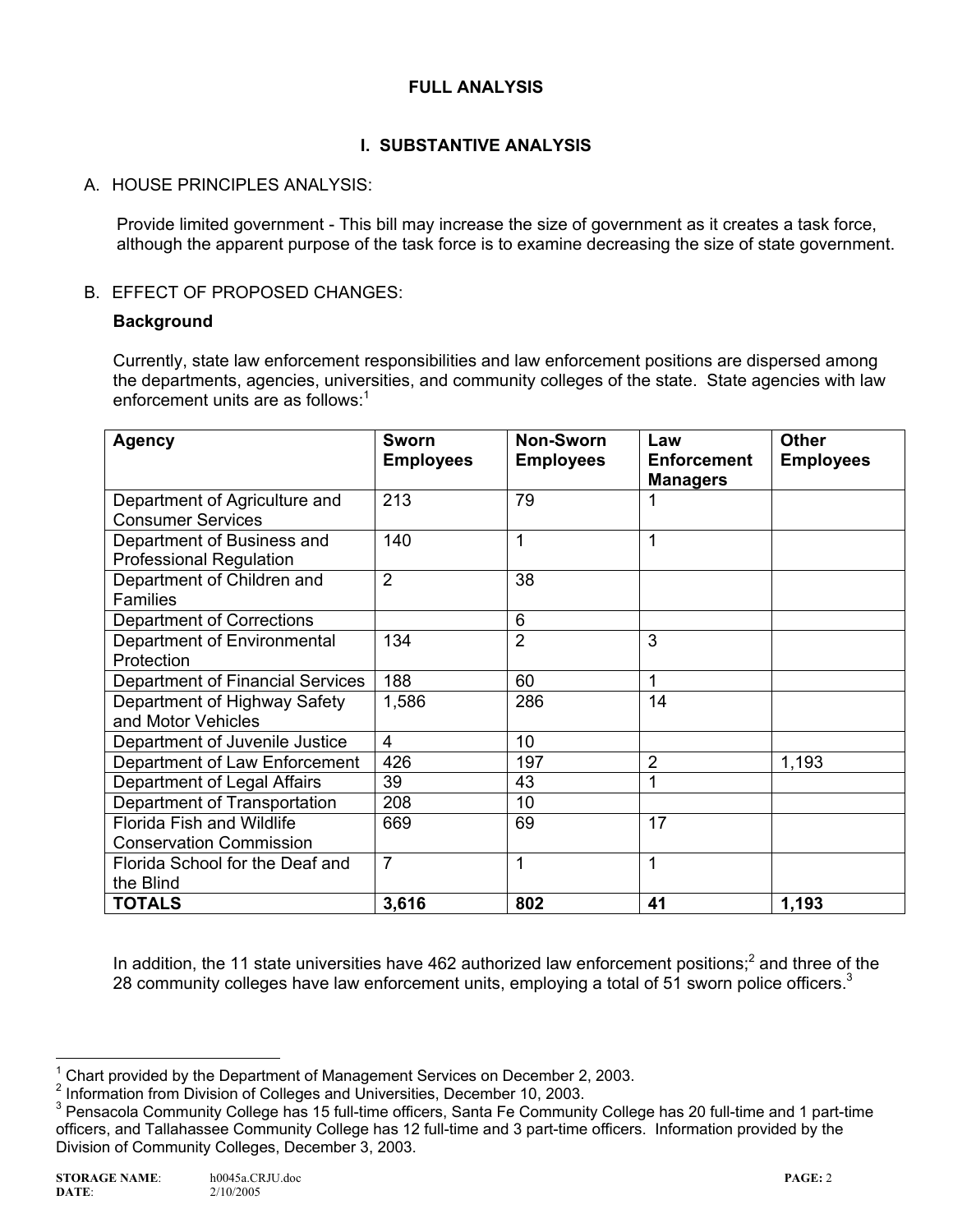# **Effect of Bill**

This bill creates a Law Enforcement Agency Consolidation Task Force charged with investigating the issue of consolidating state law enforcement personnel under a unified command. The task force membership consists of five members:

- Two persons from private industry who have expertise in corporate mergers and law enforcement are to be appointed by the Governor;
- The Attorney General or the Attorney General's designee;
- A member of the Senate appointed by the Senate President; and
- A member of the House of Representatives appointed by the Speaker of the House.

Members are to be selected no later than July 10, 2005. The task force is to meet for the first time no later than July 15, 2005, at which time the task force will appoint its chair from its members.

Three members constitute a quorum. The task force is subject to public record requirements found in chapter 119, F.S., and public meeting requirements found in s. 286.011, F.S. The public in attendance at a meeting must be given an opportunity to participate in the meeting. The Executive Office of the Governor is required to provide timely notice of the time and place of task force meetings to those persons requesting notice. The task force members do not receive compensation for their membership on the task force, but receive reimbursement for per diem and travel expenses.

The task force is to investigate and report to the Legislature on the effect of consolidating state law enforcement personnel under a unified command. Its initial report is due no later than 45 days prior to the first day of the 2006 regular legislative session.<sup>4</sup> Its final report is due no later than 30 days prior to the first day of the 2006 regular legislative session.<sup>5</sup>

In these reports, the task force must:

- Identify all law enforcement functions and duties of personnel positions that exist in each state agency;
- Identify all statutory provisions assigning law enforcement duties to state agencies;
- Identify the options considered by the task force for consolidation of law enforcement functions, duties, and personnel, and identify the costs for consolidation under each option;
- Determine whether consolidation of all law enforcement functions, law enforcement personnel, or both, would prove more effective and efficient than the current distribution of law enforcement activities and sworn personnel. This determination must include a cost analysis and comparison; and
- If the determination is made that consolidation is more effective and efficient than the current distribution of law enforcement activities and sworn personnel, recommend proposed legislation based upon the recommended best option for consolidating all law enforcement functions, law enforcement personnel, or both. This recommendation must include provision for any necessary restructuring of agencies as a result of the recommended reorganization.

Agencies are to cooperate with the task force in the performance of its duties. Each agency that has law enforcement functions or sworn law enforcement personnel are specifically required to produce a report no later than August 1, 2005 that provides the authority the agency relies upon for the performance of the responsibilities or the employment of sworn personnel.

The bill takes effect upon becoming law. The task force will be abolished by its own terms on July 1, 2006.

ــ<br>4 Saturday, January 21, 2006.

<sup>5</sup> Sunday, February 5, 2006.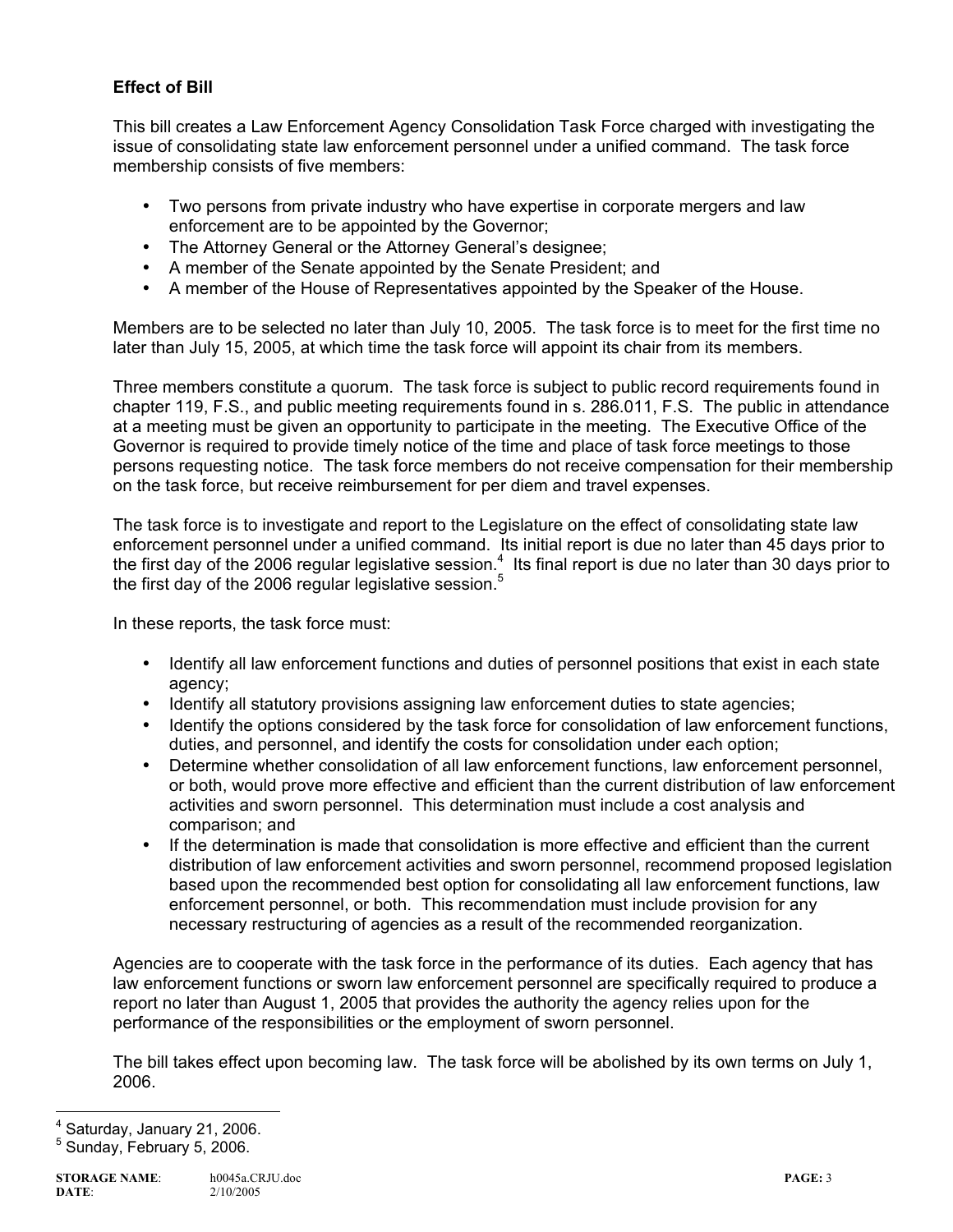### C. SECTION DIRECTORY:

Section 1. Creates the task force and specifies its duties.

Section 2. Provides an effective date of "upon becoming law."

### **II. FISCAL ANALYSIS & ECONOMIC IMPACT STATEMENT**

#### A. FISCAL IMPACT ON STATE GOVERNMENT:

1. Revenues:

None.

2. Expenditures:

Task force members will not receive any salary, but must be reimbursed for travel and per diem. Members will be required to meet, and thus will incur travel and per diem costs. The bill does not specify who pays for travel and per diem expenses; thus, such expenses will be the responsibility of the agency appointing such persons to the task force.

House staff estimates a non-recurring, fiscal impact of approximately \$18,000 to the state General Revenue Fund. This estimate assumes costs of \$16,000 for travel and per diem, or \$500 per person per meeting. [Five panel members and three support staff, for four meetings.] Publication and other staff support costs are estimated at \$2,000.

- B. FISCAL IMPACT ON LOCAL GOVERNMENTS:
	- 1. Revenues:

None.

2. Expenditures:

None.

C. DIRECT ECONOMIC IMPACT ON PRIVATE SECTOR:

None.

D. FISCAL COMMENTS:

None.

### **III. COMMENTS**

### A. CONSTITUTIONAL ISSUES:

1. Applicability of Municipality/County Mandates Provision:

Not applicable.

2. Other:

None.